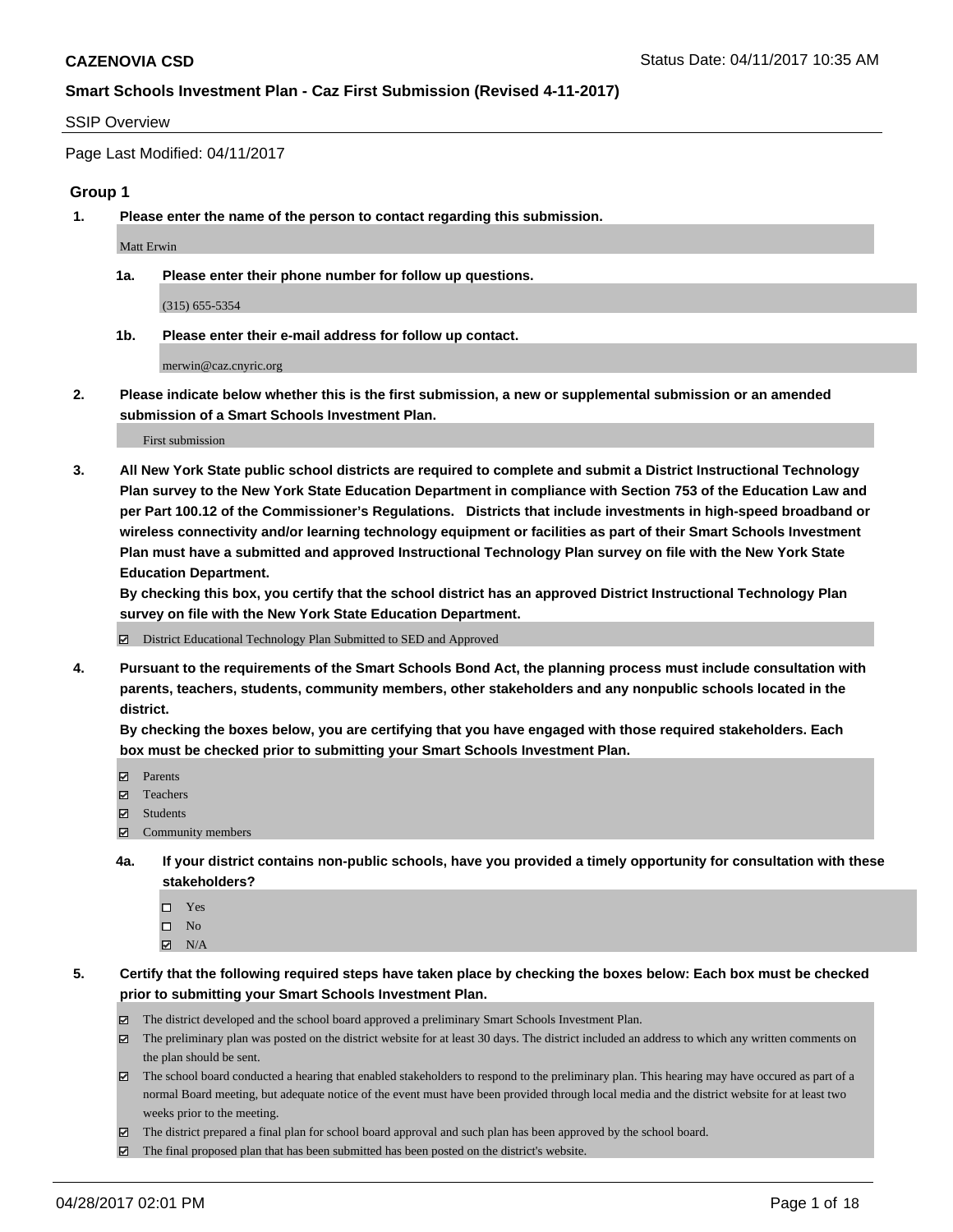#### SSIP Overview

Page Last Modified: 04/11/2017

**5a. Please upload the proposed Smart Schools Investment Plan (SSIP) that was posted on the district's website, along with any supporting materials. Note that this should be different than your recently submitted Educational Technology Survey. The Final SSIP, as approved by the School Board, should also be posted on the website and remain there during the course of the projects contained therein.**

SmartSchoolsInitialInvestmentPlan.docx

**5b. Enter the webpage address where the final Smart Schools Investment Plan is posted. The Plan should remain posted for the life of the included projects.**

www.cazenoviacsd.com

**6. Please enter an estimate of the total number of students and staff that will benefit from this Smart Schools Investment Plan based on the cumulative projects submitted to date.**

1,700

**7. An LEA/School District may partner with one or more other LEA/School Districts to form a consortium to pool Smart Schools Bond Act funds for a project that meets all other Smart School Bond Act requirements. Each school district participating in the consortium will need to file an approved Smart Schools Investment Plan for the project and submit a signed Memorandum of Understanding that sets forth the details of the consortium including the roles of each respective district.**

 $\Box$  The district plans to participate in a consortium to partner with other school district(s) to implement a Smart Schools project.

**8. Please enter the name and 6-digit SED Code for each LEA/School District participating in the Consortium.**

| <b>Partner LEA/District</b> | <b>ISED BEDS Code</b> |
|-----------------------------|-----------------------|
| (No Response)               | (No Response)         |

**9. Please upload a signed Memorandum of Understanding with all of the participating Consortium partners.**

(No Response)

**10. Your district's Smart Schools Bond Act Allocation is:**

\$813,516

**11. Enter the budget sub-allocations by category that you are submitting for approval at this time. If you are not budgeting SSBA funds for a category, please enter 0 (zero.) If the value entered is \$0, you will not be required to complete that survey question.**

|                                              | Sub-        |
|----------------------------------------------|-------------|
|                                              | Allocations |
| <b>School Connectivity</b>                   | 197,690     |
| <b>Connectivity Projects for Communities</b> | 0           |
| <b>Classroom Technology</b>                  | 0           |
| Pre-Kindergarten Classrooms                  | $\mathbf 0$ |
| Replace Transportable Classrooms             | 0           |
| <b>High-Tech Security Features</b>           | 118,960     |
| Totals:                                      | 316,650     |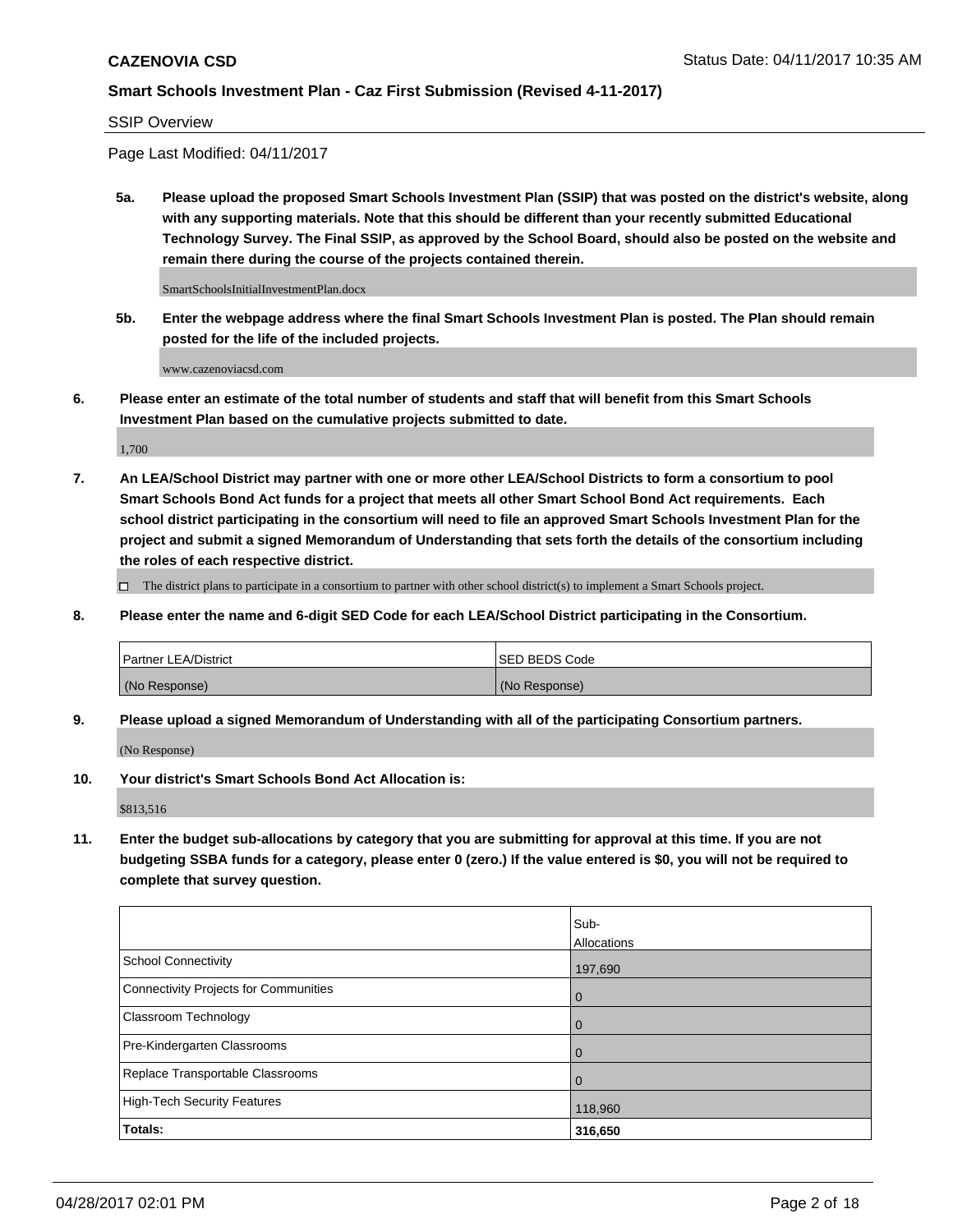#### School Connectivity

Page Last Modified: 04/11/2017

### **Group 1**

- **1. In order for students and faculty to receive the maximum benefit from the technology made available under the Smart Schools Bond Act, their school buildings must possess sufficient connectivity infrastructure to ensure that devices can be used during the school day. Smart Schools Investment Plans must demonstrate that:**
	- **sufficient infrastructure that meets the Federal Communications Commission's 100 Mbps per 1,000 students standard currently exists in the buildings where new devices will be deployed, or**
	- **is a planned use of a portion of Smart Schools Bond Act funds, or**
	- **is under development through another funding source.**

**Smart Schools Bond Act funds used for technology infrastructure or classroom technology investments must increase the number of school buildings that meet or exceed the minimum speed standard of 100 Mbps per 1,000 students and staff within 12 months. This standard may be met on either a contracted 24/7 firm service or a "burstable" capability. If the standard is met under the burstable criteria, it must be:**

**1. Specifically codified in a service contract with a provider, and**

**2. Guaranteed to be available to all students and devices as needed, particularly during periods of high demand, such as computer-based testing (CBT) periods.**

### **Please describe how your district already meets or is planning to meet this standard within 12 months of plan submission.**

Cazenovia's current network systems exceed the minimum requirements set by NYS. We currently maintain a 1GB WAN and Internal bandwidth (LAN) between/within buildings is as follows:

HS/MS 1GB & 10GB Some switches still require upgrade to 10GB (Part of planned future investment)

Elementary Currently 1GB this planned investment will achieve 10GB

- **1a. If a district believes that it will be impossible to meet this standard within 12 months, it may apply for a waiver of this requirement, as described on the Smart Schools website. The waiver must be filed and approved by SED prior to submitting this survey.**
	- $\Box$  By checking this box, you are certifying that the school district has an approved waiver of this requirement on file with the New York State Education Department.

#### **2. Connectivity Speed Calculator (Required)**

|                  | Number of<br>Students | Multiply by<br>100 Kbps | Divide by 1000 Current Speed<br>to Convert to<br>Required<br>Speed in Mb | lin Mb | <b>Expected</b><br>Speed to be<br>Attained Within   Required<br>12 Months | Expected Date<br>When<br>Speed Will be<br>l Met |
|------------------|-----------------------|-------------------------|--------------------------------------------------------------------------|--------|---------------------------------------------------------------------------|-------------------------------------------------|
| Calculated Speed | 1.459                 | 145.900                 | 145.9                                                                    | 1000   | 1000                                                                      | <b>Currently Met</b>                            |

# **3. Describe how you intend to use Smart Schools Bond Act funds for high-speed broadband and/or wireless connectivity projects in school buildings.**

Cazenovia currently exceeds the minimum requirements, the High school and Middle school was upgraded last year to a 10 GB backbone with 1 GB to each desktop. New 10GB fiber and switches were installed. This project will do the same for our Elementary classrooms. In addition we will be replacing our wireless access points with new Cisco Meraki MR 34 AP's.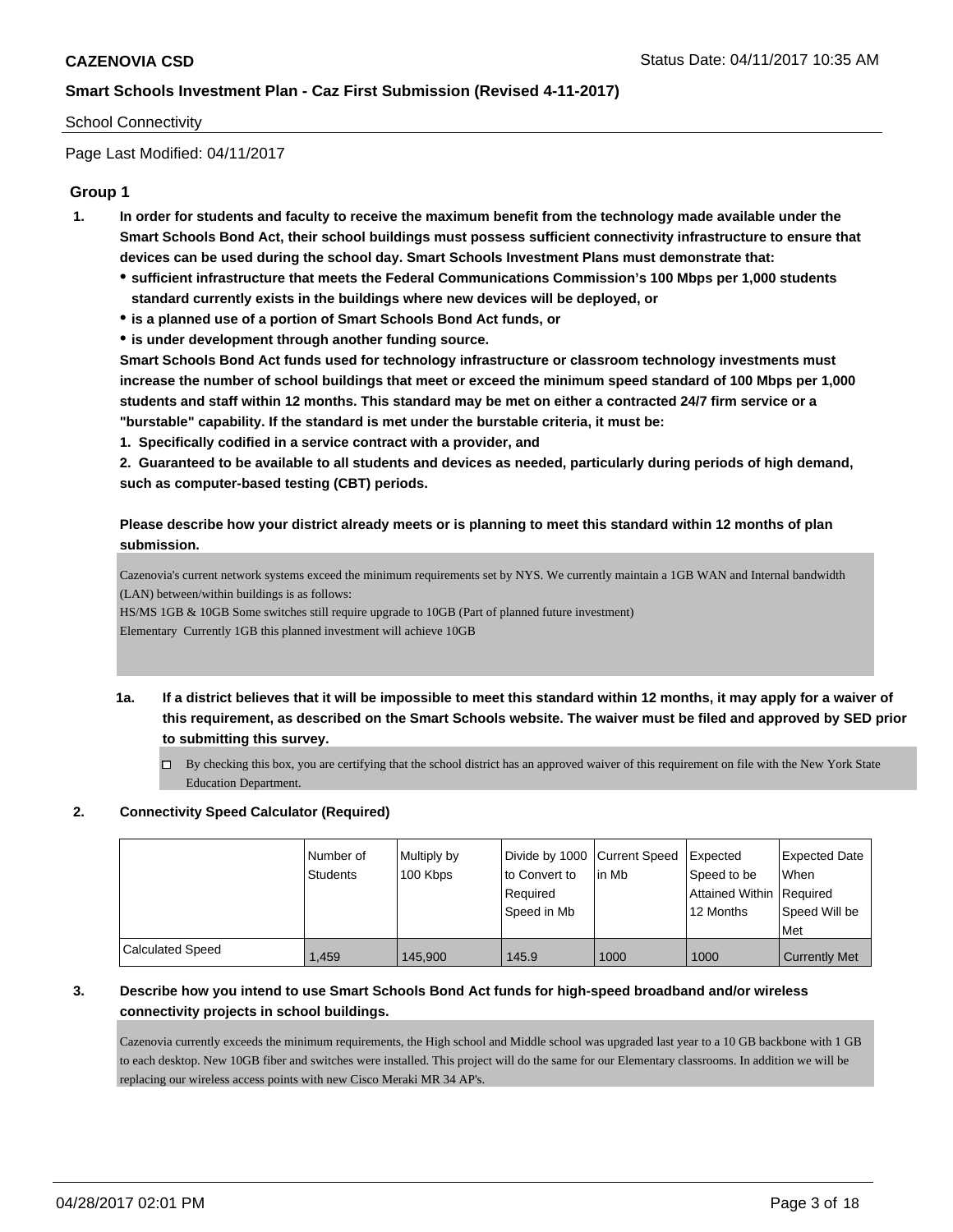#### School Connectivity

Page Last Modified: 04/11/2017

**4. Describe the linkage between the district's District Instructional Technology Plan and the proposed projects. (There should be a link between your response to this question and your response to Question 1 in Part E. Curriculum and Instruction "What are the district's plans to use digital connectivity and technology to improve teaching and learning?)**

Cazenovia's technology plan and this SSBA proposed project are laying the foundation for a 1:1 ratio of students to access devices; not only to support future testing requirements but to better equip our faculty and students in effectively implementing new technologies in the classroom. Upgrading our network to 10GB and improving our wireless network provides enhanced access to digital connectivity necessary to support and improve our learning environment.

**5. If the district wishes to have students and staff access the Internet from wireless devices within the school building, or in close proximity to it, it must first ensure that it has a robust Wi-Fi network in place that has sufficient bandwidth to meet user demand.**

**Please describe how you have quantified this demand and how you plan to meet this demand.**

We currently have an effective wireless network in place, this project will allow us to upgrade these devices to allow for increased bandwidth. Thereby supporting more devices which are continually being added to support learning in the district.

**6. As indicated on Page 5 of the guidance, the Office of Facilities Planning will have to conduct a preliminary review of all capital projects, including connectivity projects.**

**Please indicate on a separate row each project number given to you by the Office of Facilities Planning.**

| <b>Project Number</b> |  |
|-----------------------|--|
| 25-02-01-06-7-999-BA1 |  |

**7. Certain high-tech security and connectivity infrastructure projects may be eligible for an expedited review process as determined by the Office of Facilities Planning.**

**Was your project deemed eligible for streamlined review?**

Yes

**7a. Districts that choose the Streamlined Review Process will be required to certify that they have reviewed all installations with their licensed architect or engineer of record and provide that person's name and license number. The licensed professional must review the products and proposed method of installation prior to implementation and review the work during and after completion in order to affirm that the work was codecompliant, if requested.**

I certify that I have reviewed all installations with a licensed architect or engineer of record.

**8. Include the name and license number of the architect or engineer of record.**

| Name                   | License Number |
|------------------------|----------------|
| King & King Architects | 31211          |

**9. If you are submitting an allocation for School Connectivity complete this table.**

**Note that the calculated Total at the bottom of the table must equal the Total allocation for this category that you entered in the SSIP Overview overall budget.**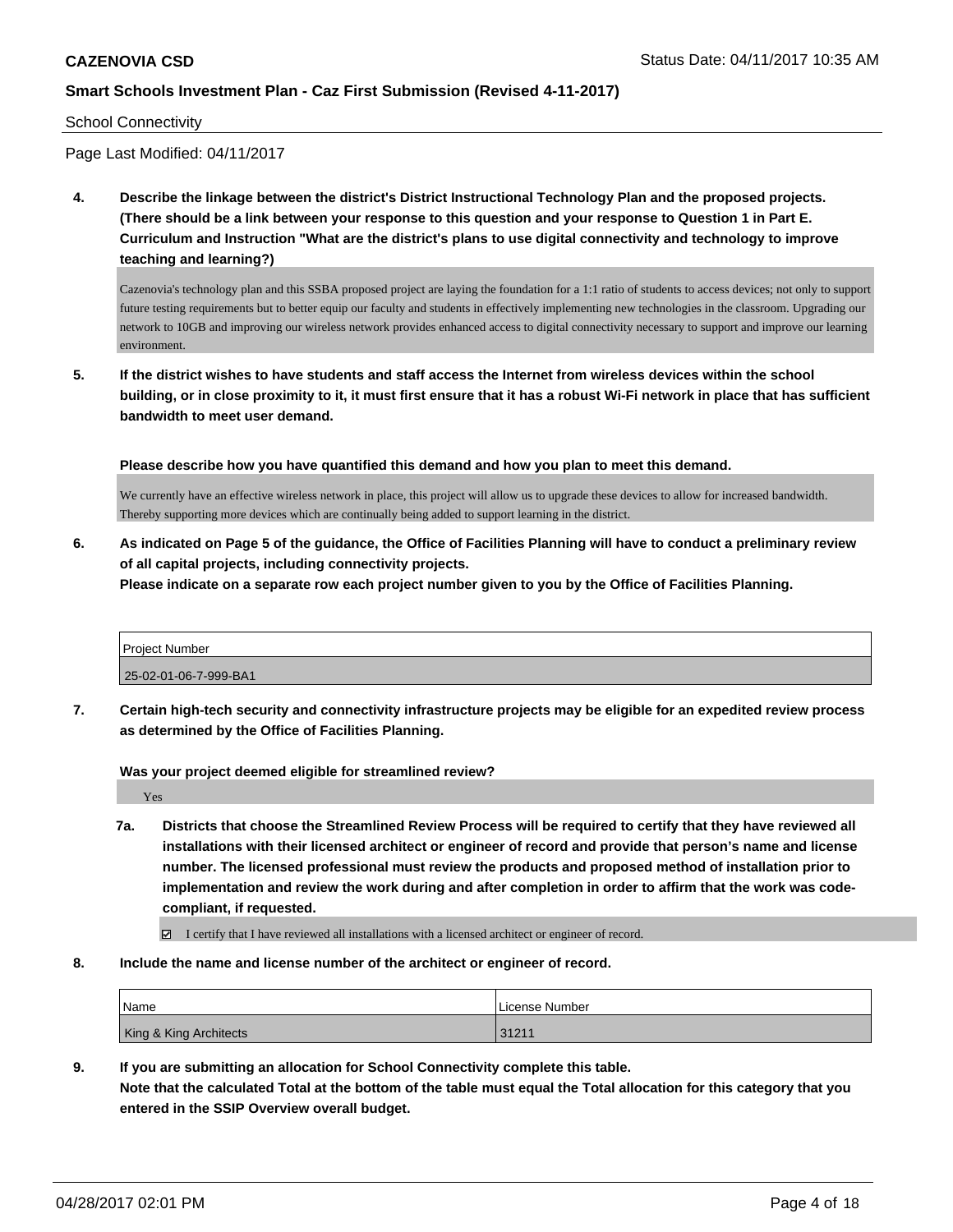School Connectivity

Page Last Modified: 04/11/2017

|                                            | Sub-              |
|--------------------------------------------|-------------------|
|                                            | <b>Allocation</b> |
| Network/Access Costs                       | 181,364           |
| <b>Outside Plant Costs</b>                 | (No Response)     |
| School Internal Connections and Components | 11,050            |
| <b>Professional Services</b>               | (No Response)     |
| Testing                                    | (No Response)     |
| <b>Other Upfront Costs</b>                 | (No Response)     |
| <b>Other Costs</b>                         | 5,276             |
| Totals:                                    | 197,690           |

**10. Please detail the type, quantity, per unit cost and total cost of the eligible items under each sub-category. This is especially important for any expenditures listed under the "Other" category. All expenditures must be eligible for tax-exempt financing to be reimbursed through the SSBA. Sufficient detail must be provided so that we can verify this is the case. If you have any questions, please contact us directly through smartschools@nysed.gov. NOTE: Wireless Access Points should be included in this category, not under Classroom Educational Technology, except those that will be loaned/purchased for nonpublic schools.**

| Select the allowable expenditure | Item to be purchased          | Quantity | Cost per Item | <b>Total Cost</b> |
|----------------------------------|-------------------------------|----------|---------------|-------------------|
| ∣type.                           |                               |          |               |                   |
| Repeat to add another item under |                               |          |               |                   |
| each type.                       |                               |          |               |                   |
| <b>Connections/Components</b>    | <b>Armored Fiber Cable</b>    | 850      | 13            | 11,050            |
| Network/Access Costs             | <b>Network Switches</b>       | 30       | 1,307         | 39,210            |
| Network/Access Costs             | <b>Wireless Access Points</b> | 113      | 1,258         | 142,154           |
| <b>Other Costs</b>               | Contingency                   |          | 5,276         | 5,276             |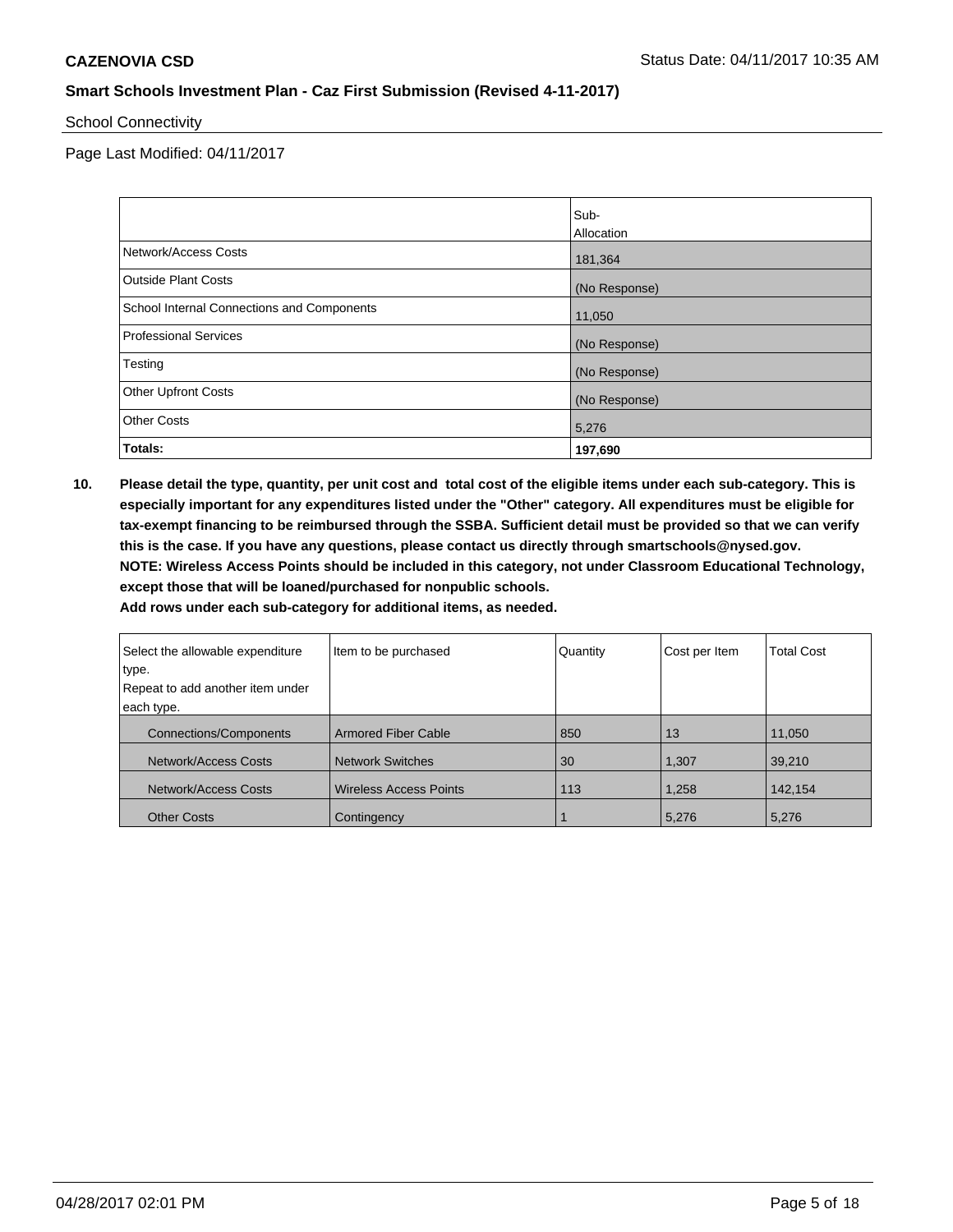Community Connectivity (Broadband and Wireless)

Page Last Modified: 04/11/2017

### **Group 1**

**1. Describe how you intend to use Smart Schools Bond Act funds for high-speed broadband and/or wireless connectivity projects in the community.**

(No Response)

**2. Please describe how the proposed project(s) will promote student achievement and increase student and/or staff access to the Internet in a manner that enhances student learning and/or instruction outside of the school day and/or school building.**

(No Response)

**3. Community connectivity projects must comply with all the necessary local building codes and regulations (building and related permits are not required prior to plan submission).**

 $\Box$  I certify that we will comply with all the necessary local building codes and regulations.

**4. Please describe the physical location of the proposed investment.**

(No Response)

**5. Please provide the initial list of partners participating in the Community Connectivity Broadband Project, along with their Federal Tax Identification (Employer Identification) number.**

| <b>Project Partners</b> | Federal ID#   |
|-------------------------|---------------|
| (No Response)           | (No Response) |

**6. If you are submitting an allocation for Community Connectivity, complete this table. Note that the calculated Total at the bottom of the table must equal the Total allocation for this category that you entered in the SSIP Overview overall budget.**

|                                    | Sub-Allocation |
|------------------------------------|----------------|
| Network/Access Costs               | (No Response)  |
| Outside Plant Costs                | (No Response)  |
| <b>Tower Costs</b>                 | (No Response)  |
| <b>Customer Premises Equipment</b> | (No Response)  |
| <b>Professional Services</b>       | (No Response)  |
| Testing                            | (No Response)  |
| <b>Other Upfront Costs</b>         | (No Response)  |
| <b>Other Costs</b>                 | (No Response)  |
| Totals:                            | 0              |

**7. Please detail the type, quantity, per unit cost and total cost of the eligible items under each sub-category. This is especially important for any expenditures listed under the "Other" category. All expenditures must be capital-bond eligible to be reimbursed through the SSBA. If you have any questions, please contact us directly through smartschools@nysed.gov.**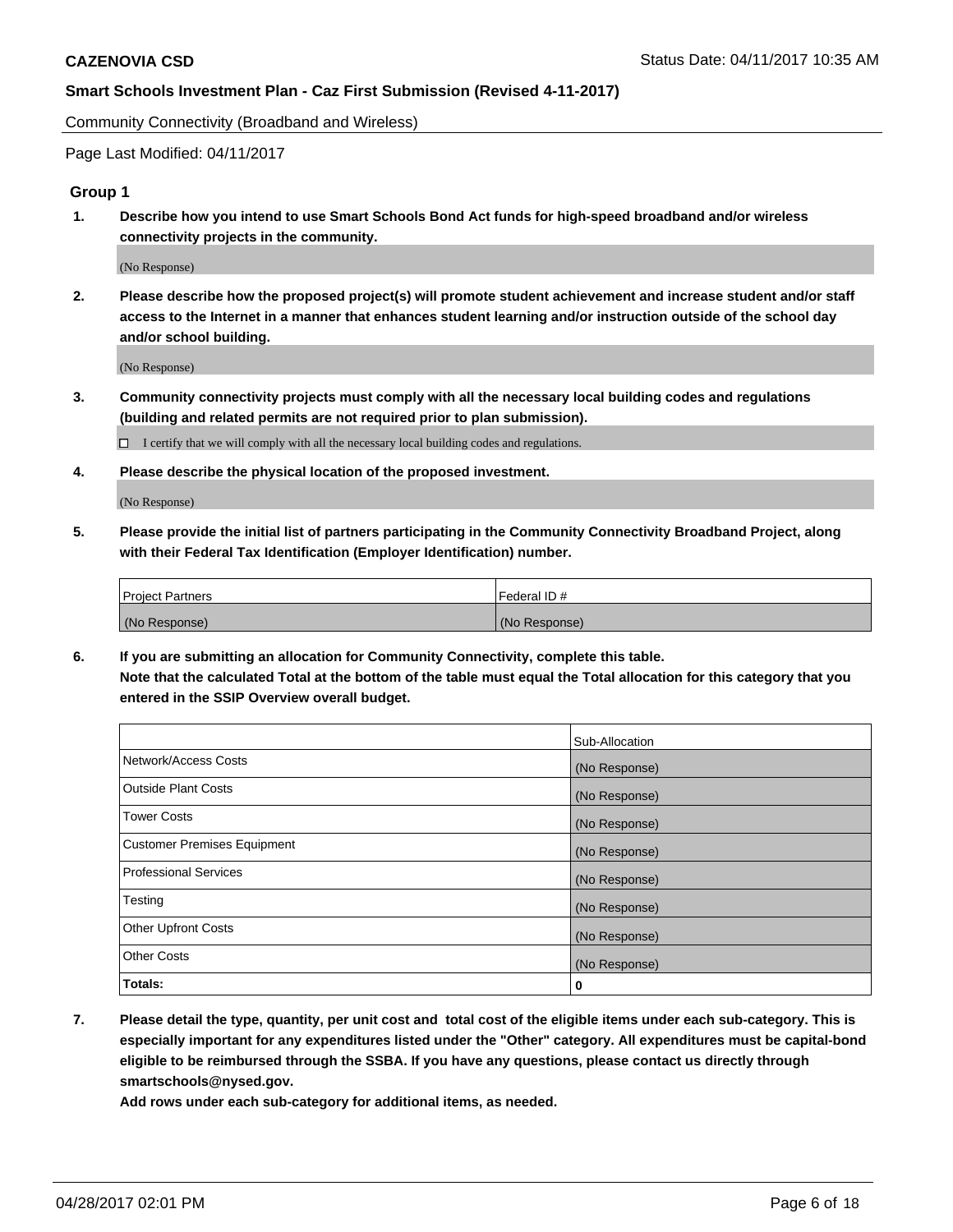Community Connectivity (Broadband and Wireless)

| Select the allowable expenditure<br>type.<br>Repeat to add another item under | Item to be purchased | Quantity      | Cost per Item | <b>Total Cost</b> |
|-------------------------------------------------------------------------------|----------------------|---------------|---------------|-------------------|
| each type.                                                                    |                      |               |               |                   |
| (No Response)                                                                 | (No Response)        | (No Response) | (No Response) | (No Response)     |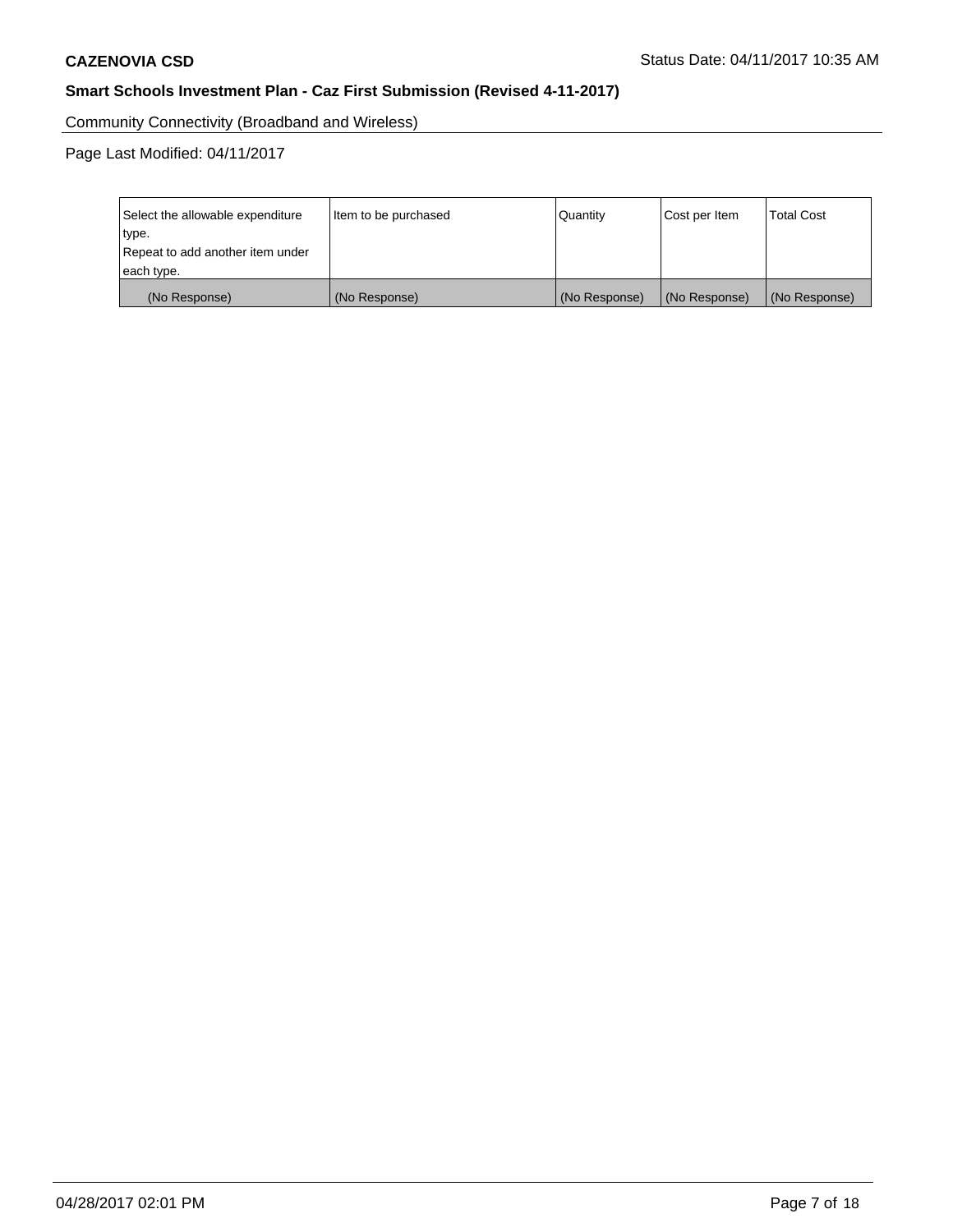#### Classroom Learning Technology

Page Last Modified: 04/11/2017

### **Questions**

**1. In order for students and faculty to receive the maximum benefit from the technology made available under the Smart Schools Bond Act, their school buildings must possess sufficient connectivity infrastructure to ensure that devices can be used during the school day. Smart Schools Investment Plans must demonstrate that sufficient infrastructure that meets the Federal Communications Commission's 100 Mbps per 1,000 students standard currently exists in the buildings where new devices will be deployed, or is a planned use of a portion of Smart Schools Bond Act funds, or is under development through another funding source.**

**Smart Schools Bond Act funds used for technology infrastructure or classroom technology investments must increase the number of school buildings that meet or exceed the minimum speed standard of 100 Mbps per 1,000 students and staff within 12 months. This standard may be met on either a contracted 24/7 firm service or a "burstable" capability. If the standard is met under the burstable criteria, it must be:**

- **1. Specifically codified in a service contract with a provider, and**
- **2. Guaranteed to be available to all students and devices as needed, particularly during periods of high demand, such as computer-based testing (CBT) periods.**

**Please describe how your district already meets or is planning to meet this standard within 12 months of plan submission.**

(No Response)

- **1a. If a district believes that it will be impossible to meet this standard within 12 months, it may apply for a waiver of this requirement, as described on the Smart Schools website. The waiver must be filed and approved by SED prior to submitting this survey.**
	- $\Box$  By checking this box, you are certifying that the school district has an approved waiver of this requirement on file with the New York State Education Department.

#### **2. Connectivity Speed Calculator (Required)**

|                         | l Number of<br>Students | Multiply by<br>100 Kbps | Divide by 1000   Current Speed<br>to Convert to<br>Required<br>Speed in Mb | l in Mb          | Expected<br>Speed to be<br>Attained Within Required<br>12 Months | <b>Expected Date</b><br>When<br>Speed Will be<br>Met |
|-------------------------|-------------------------|-------------------------|----------------------------------------------------------------------------|------------------|------------------------------------------------------------------|------------------------------------------------------|
| <b>Calculated Speed</b> | (No<br>Response)        | (No Response)           | (No<br>Response)                                                           | (No<br>Response) | (No<br>Response)                                                 | (No<br>Response)                                     |

**3. If the district wishes to have students and staff access the Internet from wireless devices within the school building, or in close proximity to it, it must first ensure that it has a robust Wi-Fi network in place that has sufficient bandwidth to meet user demand.**

**Please describe how you have quantified this demand and how you plan to meet this demand.**

(No Response)

**4. All New York State public school districts are required to complete and submit an Instructional Technology Plan survey to the New York State Education Department in compliance with Section 753 of the Education Law and per Part 100.12 of the Commissioner's Regulations.**

**Districts that include educational technology purchases as part of their Smart Schools Investment Plan must have a submitted and approved Instructional Technology Plan survey on file with the New York State Education Department.**

 $\Box$  By checking this box, you are certifying that the school district has an approved Instructional Technology Plan survey on file with the New York State Education Department.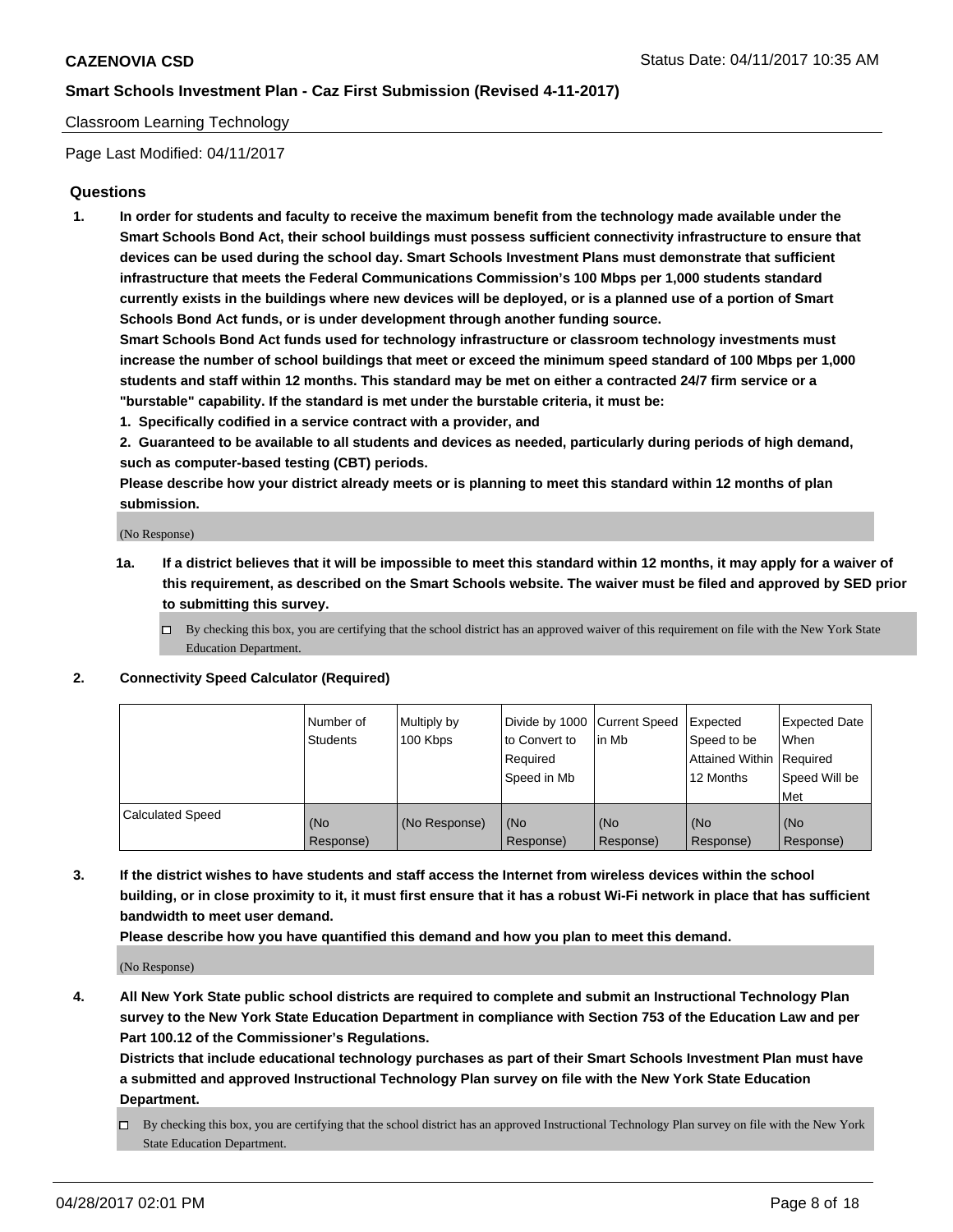#### Classroom Learning Technology

Page Last Modified: 04/11/2017

**5. Describe the devices you intend to purchase and their compatibility with existing or planned platforms or systems. Specifically address the adequacy of each facility's electrical, HVAC and other infrastructure necessary to install and support the operation of the planned technology.**

(No Response)

- **6. Describe how the proposed technology purchases will:**
	- **> enhance differentiated instruction;**
	- **> expand student learning inside and outside the classroom;**
	- **> benefit students with disabilities and English language learners; and**
	- **> contribute to the reduction of other learning gaps that have been identified within the district.**

**The expectation is that districts will place a priority on addressing the needs of students who struggle to succeed in a rigorous curriculum. Responses in this section should specifically address this concern and align with the district's Instructional Technology Plan (in particular Question 2 of E. Curriculum and Instruction: "Does the district's instructional technology plan address the needs of students with disabilities to ensure equitable access to instruction, materials and assessments?" and Question 3 of the same section: "Does the district's instructional technology plan address the provision of assistive technology specifically for students with disabilities to ensure access to and participation in the general curriculum?"**

(No Response)

**7. Where appropriate, describe how the proposed technology purchases will enhance ongoing communication with parents and other stakeholders and help the district facilitate technology-based regional partnerships, including distance learning and other efforts.**

(No Response)

**8. Describe the district's plan to provide professional development to ensure that administrators, teachers and staff can employ the technology purchased to enhance instruction successfully.**

**Note: This response should be aligned and expanded upon in accordance with your district's response to Question 1 of F. Professional Development of your Instructional Technology Plan: "Please provide a summary of professional development offered to teachers and staff, for the time period covered by this plan, to support technology to enhance teaching and learning. Please include topics, audience and method of delivery within your summary."**

(No Response)

- **9. Districts must contact the SUNY/CUNY teacher preparation program that supplies the largest number of the district's new teachers to request advice on innovative uses and best practices at the intersection of pedagogy and educational technology.**
	- By checking this box, you certify that you have contacted the SUNY/CUNY teacher preparation program that supplies the largest number of your new teachers to request advice on these issues.
	- **9a. Please enter the name of the SUNY or CUNY Institution that you contacted.**

(No Response)

**9b. Enter the primary Institution phone number.**

(No Response)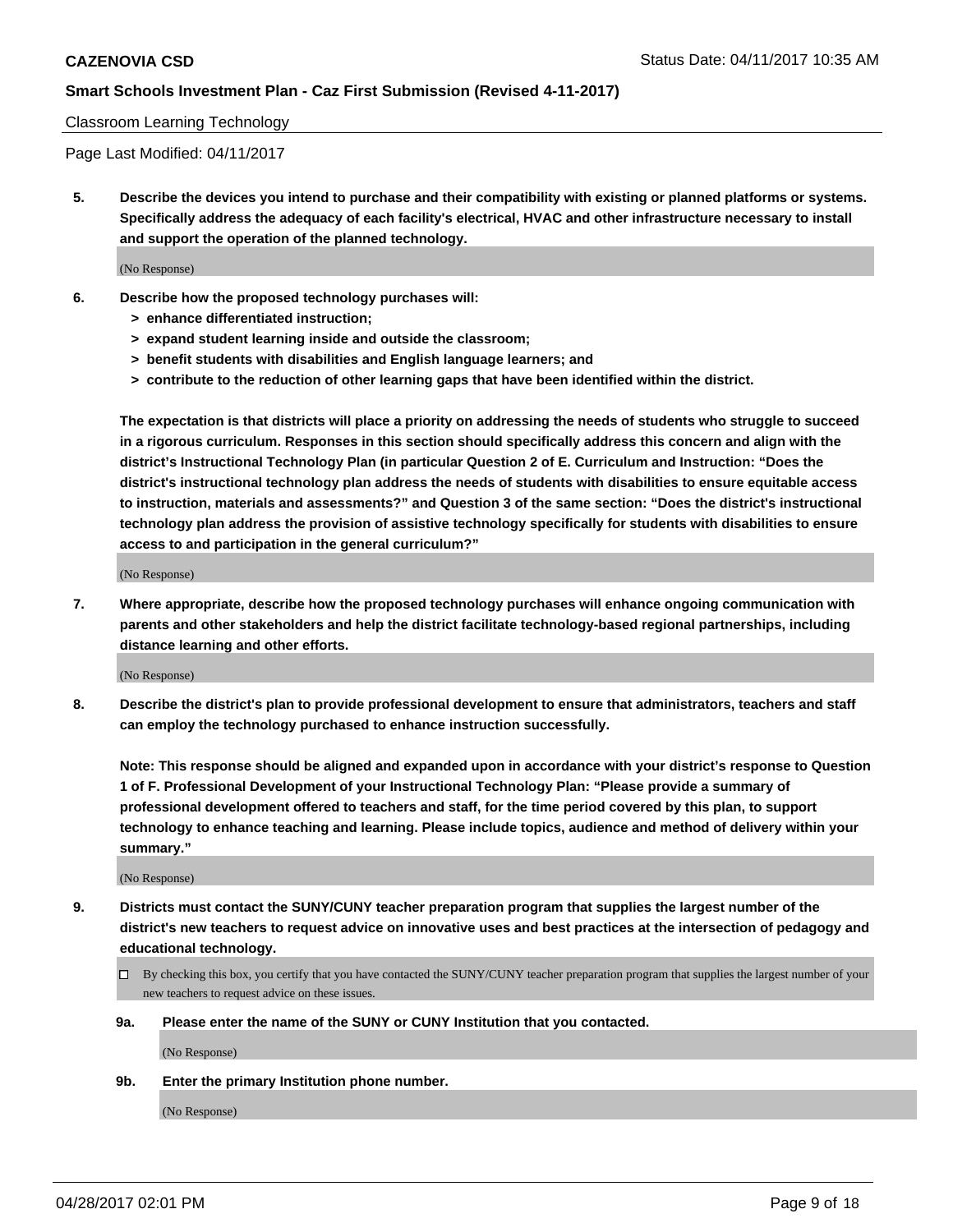Classroom Learning Technology

Page Last Modified: 04/11/2017

**9c. Enter the name of the contact person with whom you consulted and/or will be collaborating with on innovative uses of technology and best practices.**

(No Response)

**10. A district whose Smart Schools Investment Plan proposes the purchase of technology devices and other hardware must account for nonpublic schools in the district.**

**Are there nonpublic schools within your school district?**

Yes

 $\square$  No

**11. Nonpublic Classroom Technology Loan Calculator**

**The Smart Schools Bond Act provides that any Classroom Learning Technology purchases made using Smart Schools funds shall be lent, upon request, to nonpublic schools in the district. However, no school district shall be required to loan technology in amounts greater than the total obtained and spent on technology pursuant to the Smart Schools Bond Act and the value of such loan may not exceed the total of \$250 multiplied by the nonpublic school enrollment in the base year at the time of enactment.**

**See:**

**http://www.p12.nysed.gov/mgtserv/smart\_schools/docs/Smart\_Schools\_Bond\_Act\_Guidance\_04.27.15\_Final.pdf.**

|                                       | 1. Classroom<br>Technology | l 2. Public<br>Enrollment | 3. Nonpublic<br>Enrollment | l 4. Sum of<br>Public and | 15. Total Per<br>Pupil Sub- | 6. Total<br>Nonpublic Loan                                                                    |
|---------------------------------------|----------------------------|---------------------------|----------------------------|---------------------------|-----------------------------|-----------------------------------------------------------------------------------------------|
|                                       | Sub-allocation             | $(2014-15)$               | $(2014-15)$                | l Nonpublic               | allocation                  | Amount                                                                                        |
|                                       |                            |                           |                            | Enrollment                |                             |                                                                                               |
| Calculated Nonpublic Loan<br>  Amount |                            |                           |                            |                           |                             | (No Response)   (No Response)   (No Response)   (No Response)   (No Response)   (No Response) |

**12. To ensure the sustainability of technology purchases made with Smart Schools funds, districts must demonstrate a long-term plan to maintain and replace technology purchases supported by Smart Schools Bond Act funds. This sustainability plan shall demonstrate a district's capacity to support recurring costs of use that are ineligible for Smart Schools Bond Act funding such as device maintenance, technical support, Internet and wireless fees, maintenance of hotspots, staff professional development, building maintenance and the replacement of incidental items. Further, such a sustainability plan shall include a long-term plan for the replacement of purchased devices and equipment at the end of their useful life with other funding sources.**

 $\Box$  By checking this box, you certify that the district has a sustainability plan as described above.

**13. Districts must ensure that devices purchased with Smart Schools Bond funds will be distributed, prepared for use, maintained and supported appropriately. Districts must maintain detailed device inventories in accordance with generally accepted accounting principles.**

By checking this box, you certify that the district has a distribution and inventory management plan and system in place.

**14. If you are submitting an allocation for Classroom Learning Technology complete this table. Note that the calculated Total at the bottom of the table must equal the Total allocation for this category that you entered in the SSIP Overview overall budget.**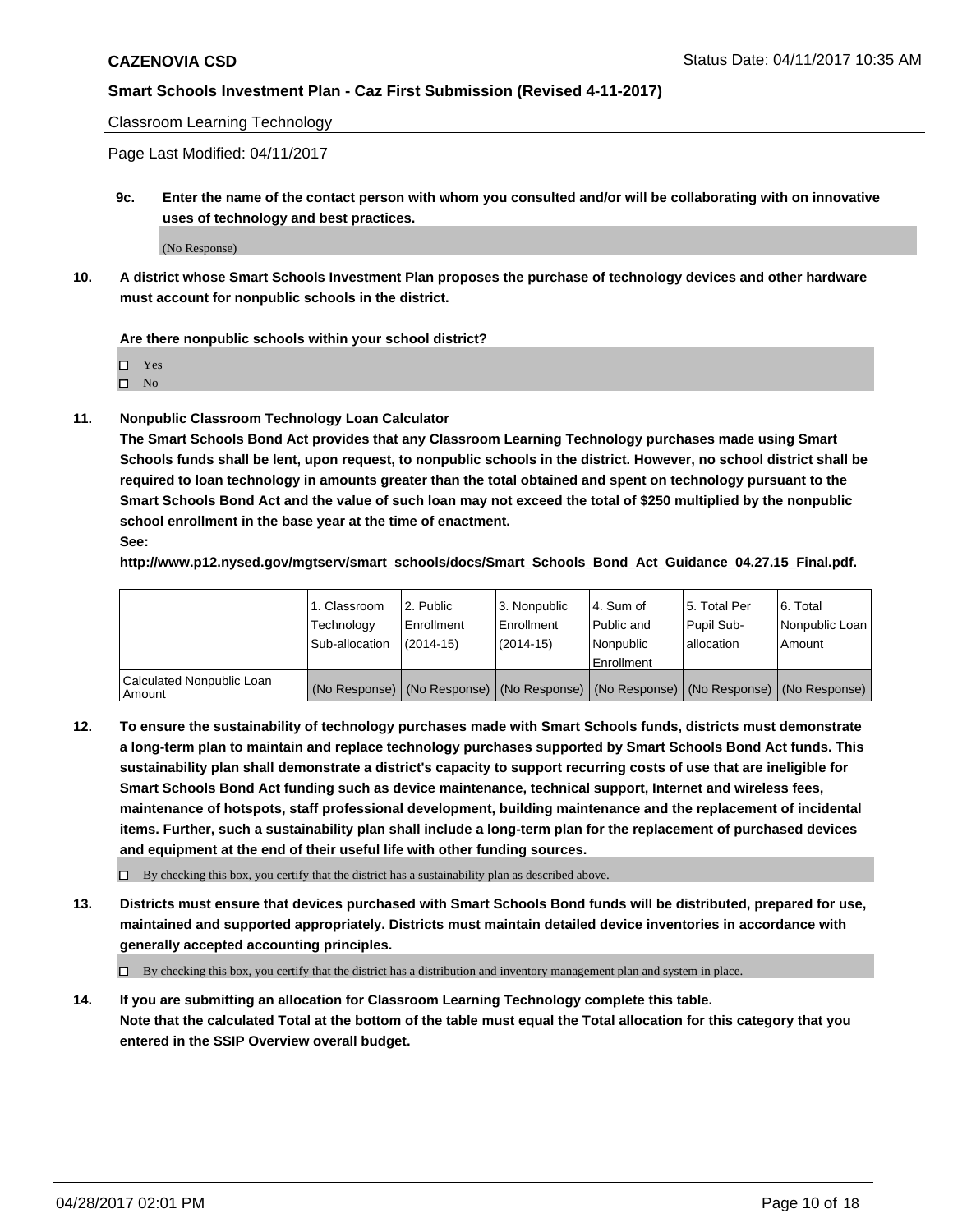### Classroom Learning Technology

Page Last Modified: 04/11/2017

|                          | Sub-Allocation |
|--------------------------|----------------|
| Interactive Whiteboards  | (No Response)  |
| Computer Servers         | (No Response)  |
| <b>Desktop Computers</b> | (No Response)  |
| Laptop Computers         | (No Response)  |
| <b>Tablet Computers</b>  | (No Response)  |
| <b>Other Costs</b>       | (No Response)  |
| Totals:                  | 0              |

**15. Please detail the type, quantity, per unit cost and total cost of the eligible items under each sub-category. This is especially important for any expenditures listed under the "Other" category. All expenditures must be capital-bond eligible to be reimbursed through the SSBA. If you have any questions, please contact us directly through smartschools@nysed.gov.**

**Please specify in the "Item to be Purchased" field which specific expenditures and items are planned to meet the district's nonpublic loan requirement, if applicable.**

**NOTE: Wireless Access Points that will be loaned/purchased for nonpublic schools should ONLY be included in this category, not under School Connectivity, where public school districts would list them.**

| Select the allowable expenditure<br>∣type. | Iltem to be Purchased | Quantity      | Cost per Item | <b>Total Cost</b> |
|--------------------------------------------|-----------------------|---------------|---------------|-------------------|
| Repeat to add another item under           |                       |               |               |                   |
| each type.                                 |                       |               |               |                   |
| (No Response)                              | (No Response)         | (No Response) | (No Response) | (No Response)     |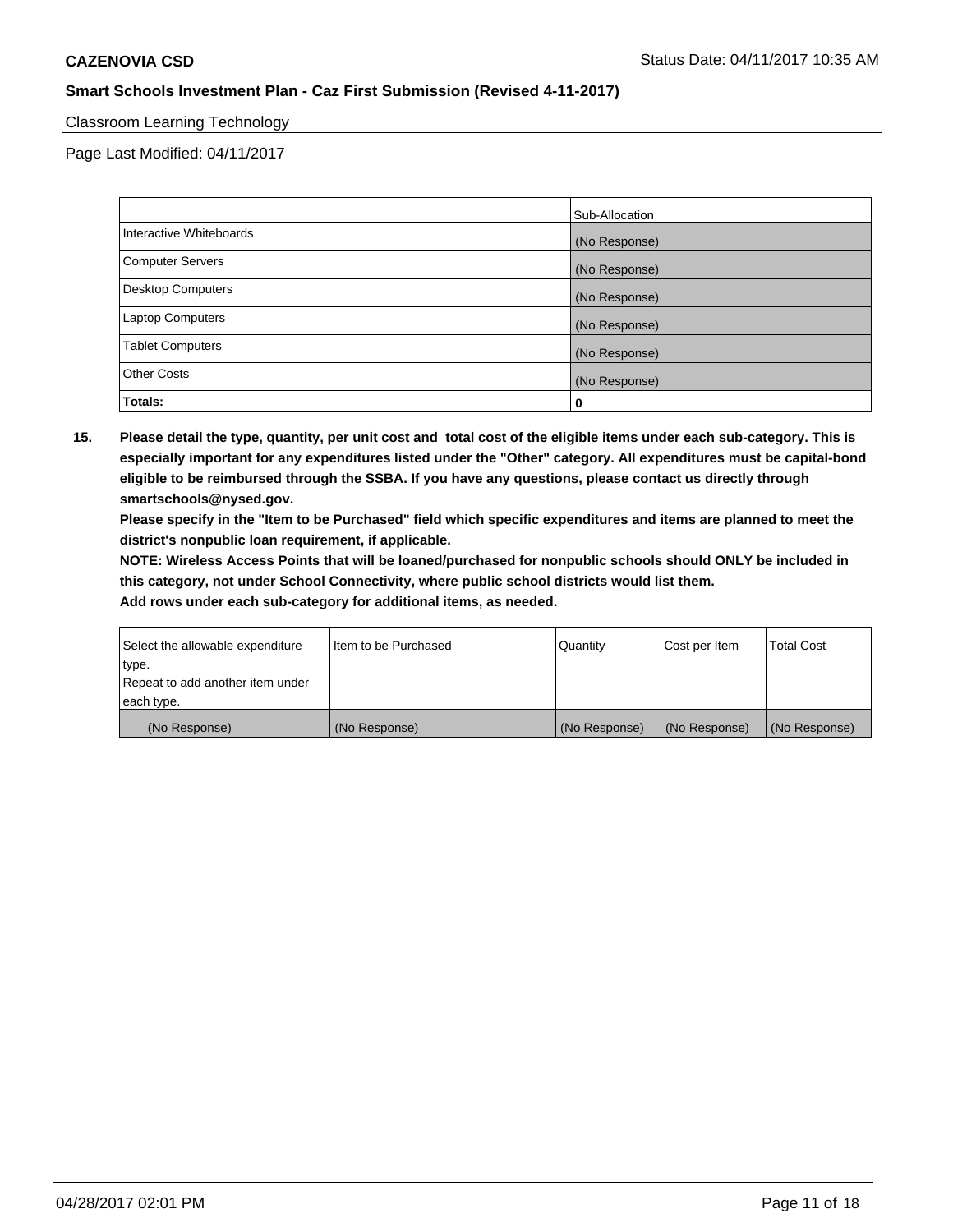#### Pre-Kindergarten Classrooms

Page Last Modified: 04/11/2017

#### **Group 1**

**1. Provide information regarding how and where the district is currently serving pre-kindergarten students and justify the need for additional space with enrollment projections over 3 years.**

(No Response)

- **2. Describe the district's plan to construct, enhance or modernize education facilities to accommodate prekindergarten programs. Such plans must include:**
	- **Specific descriptions of what the district intends to do to each space;**
	- **An affirmation that pre-kindergarten classrooms will contain a minimum of 900 square feet per classroom;**
	- **The number of classrooms involved;**
	- **The approximate construction costs per classroom; and**
	- **Confirmation that the space is district-owned or has a long-term lease that exceeds the probable useful life of the improvements.**

(No Response)

**3. Smart Schools Bond Act funds may only be used for capital construction costs. Describe the type and amount of additional funds that will be required to support ineligible ongoing costs (e.g. instruction, supplies) associated with any additional pre-kindergarten classrooms that the district plans to add.**

(No Response)

**4. All plans and specifications for the erection, repair, enlargement or remodeling of school buildings in any public school district in the State must be reviewed and approved by the Commissioner. Districts that plan capital projects using their Smart Schools Bond Act funds will undergo a Preliminary Review Process by the Office of Facilities Planning.**

**Please indicate on a separate row each project number given to you by the Office of Facilities Planning.**

| Project Number |  |
|----------------|--|
| (No Response)  |  |

**5. If you have made an allocation for Pre-Kindergarten Classrooms, complete this table. Note that the calculated Total at the bottom of the table must equal the Total allocation for this category that you entered in the SSIP Overview overall budget.**

| Totals:                                  | 0              |
|------------------------------------------|----------------|
| Other Costs                              | (No Response)  |
| Enhance/Modernize Educational Facilities | (No Response)  |
| Construct Pre-K Classrooms               | (No Response)  |
|                                          | Sub-Allocation |

**6. Please detail the type, quantity, per unit cost and total cost of the eligible items under each sub-category. This is especially important for any expenditures listed under the "Other" category. All expenditures must be capital-bond eligible to be reimbursed through the SSBA. If you have any questions, please contact us directly through smartschools@nysed.gov.**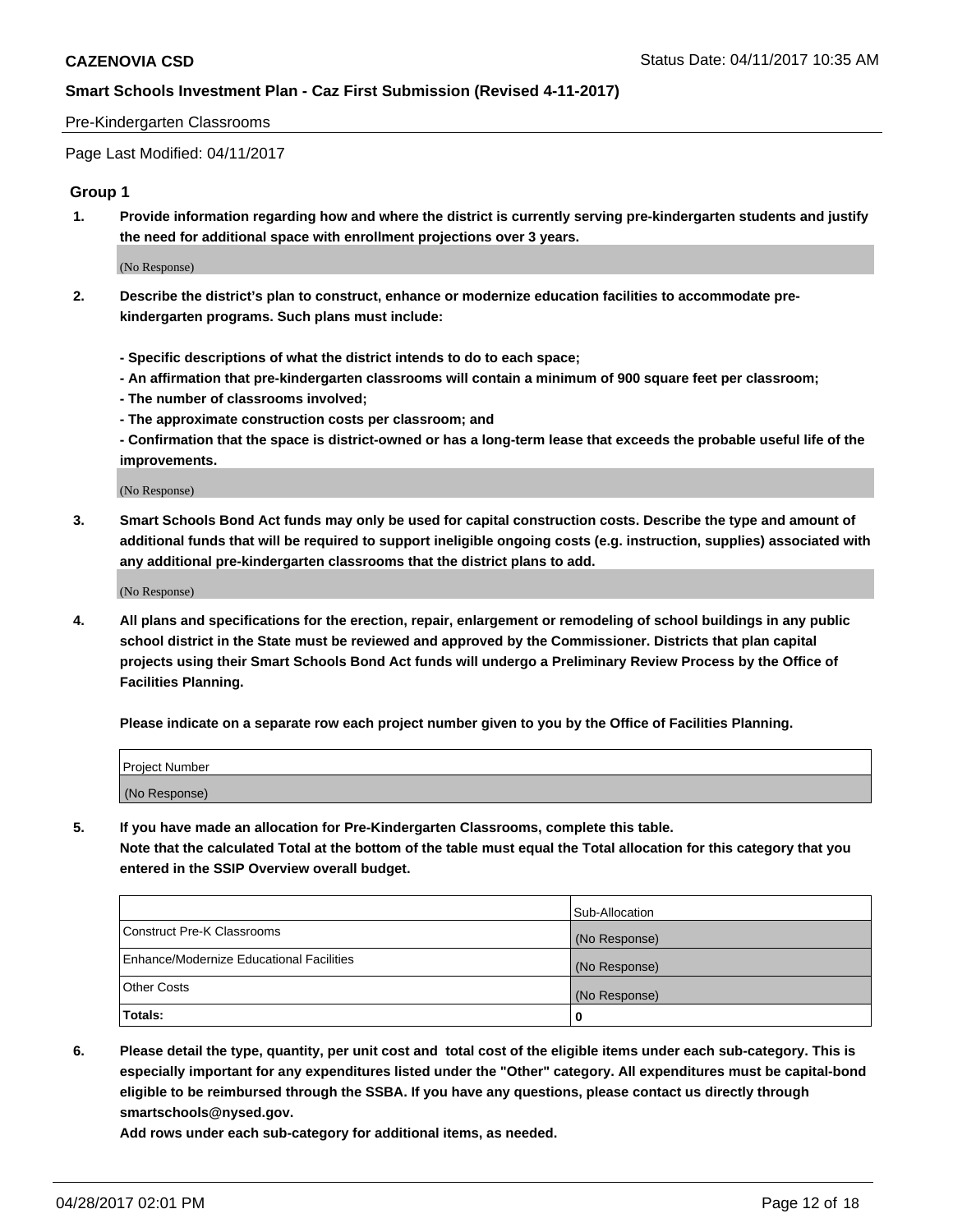# Pre-Kindergarten Classrooms

| Select the allowable expenditure | Item to be purchased | Quantity      | Cost per Item | <b>Total Cost</b> |
|----------------------------------|----------------------|---------------|---------------|-------------------|
| type.                            |                      |               |               |                   |
| Repeat to add another item under |                      |               |               |                   |
| each type.                       |                      |               |               |                   |
| (No Response)                    | (No Response)        | (No Response) | (No Response) | (No Response)     |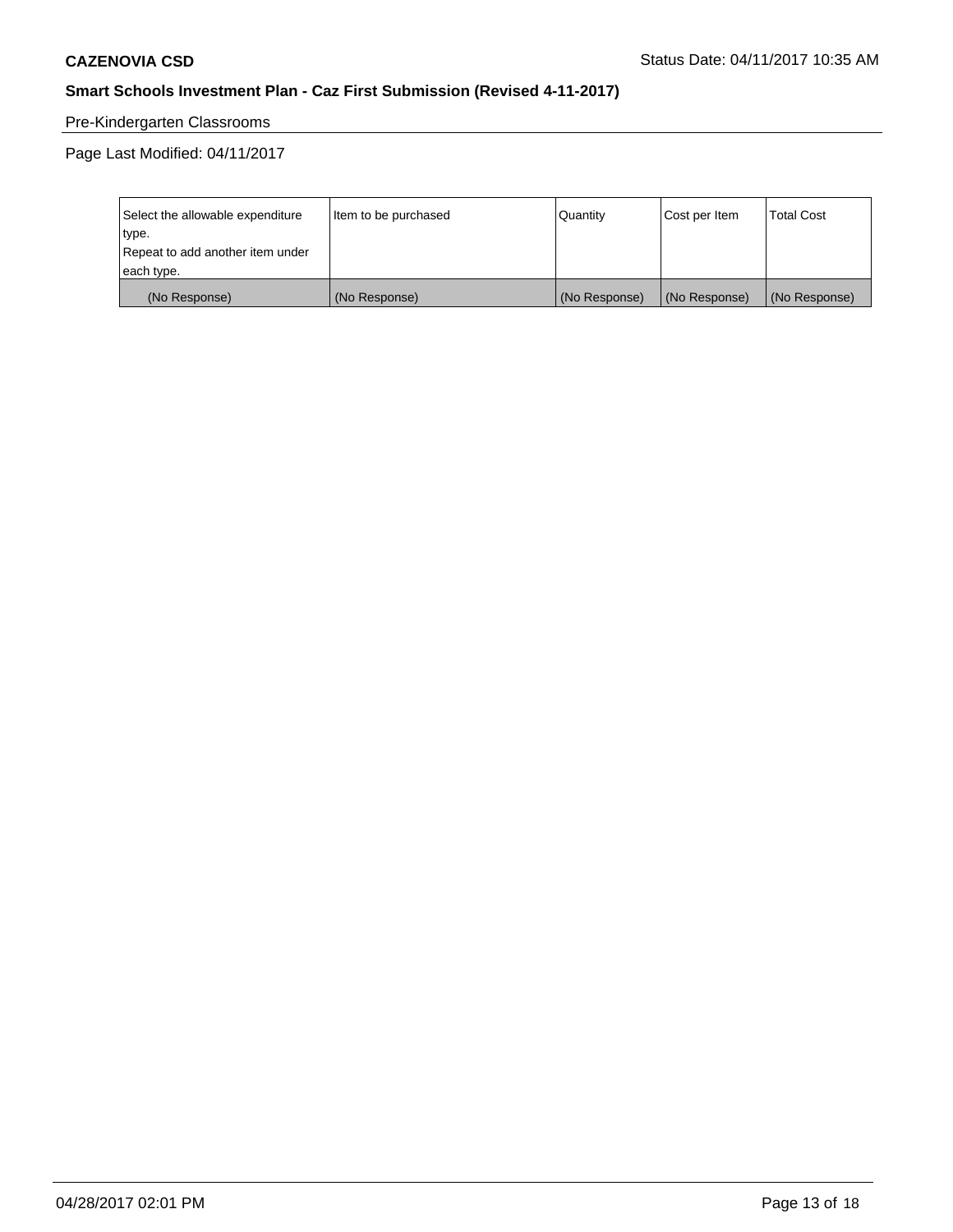Replace Transportable Classrooms

Page Last Modified: 04/11/2017

#### **Group 1**

**1. Describe the district's plan to construct, enhance or modernize education facilities to provide high-quality instructional space by replacing transportable classrooms.**

(No Response)

**2. All plans and specifications for the erection, repair, enlargement or remodeling of school buildings in any public school district in the State must be reviewed and approved by the Commissioner. Districts that plan capital projects using their Smart Schools Bond Act funds will undergo a Preliminary Review Process by the Office of Facilities Planning.**

**Please indicate on a separate row each project number given to you by the Office of Facilities Planning.**

| Project Number |  |
|----------------|--|
| (No Response)  |  |

**3. For large projects that seek to blend Smart Schools Bond Act dollars with other funds, please note that Smart Schools Bond Act funds can be allocated on a pro rata basis depending on the number of new classrooms built that directly replace transportable classroom units.**

**If a district seeks to blend Smart Schools Bond Act dollars with other funds describe below what other funds are being used and what portion of the money will be Smart Schools Bond Act funds.**

(No Response)

**4. If you have made an allocation for Replace Transportable Classrooms, complete this table. Note that the calculated Total at the bottom of the table must equal the Total allocation for this category that you entered in the SSIP Overview overall budget.**

|                                                | Sub-Allocation |
|------------------------------------------------|----------------|
| Construct New Instructional Space              | (No Response)  |
| Enhance/Modernize Existing Instructional Space | (No Response)  |
| Other Costs                                    | (No Response)  |
| Totals:                                        | $\Omega$       |

**5. Please detail the type, quantity, per unit cost and total cost of the eligible items under each sub-category. This is especially important for any expenditures listed under the "Other" category. All expenditures must be capital-bond eligible to be reimbursed through the SSBA. If you have any questions, please contact us directly through smartschools@nysed.gov.**

| Select the allowable expenditure | Item to be purchased | Quantity      | Cost per Item | <b>Total Cost</b> |
|----------------------------------|----------------------|---------------|---------------|-------------------|
| type.                            |                      |               |               |                   |
| Repeat to add another item under |                      |               |               |                   |
| each type.                       |                      |               |               |                   |
| (No Response)                    | (No Response)        | (No Response) | (No Response) | (No Response)     |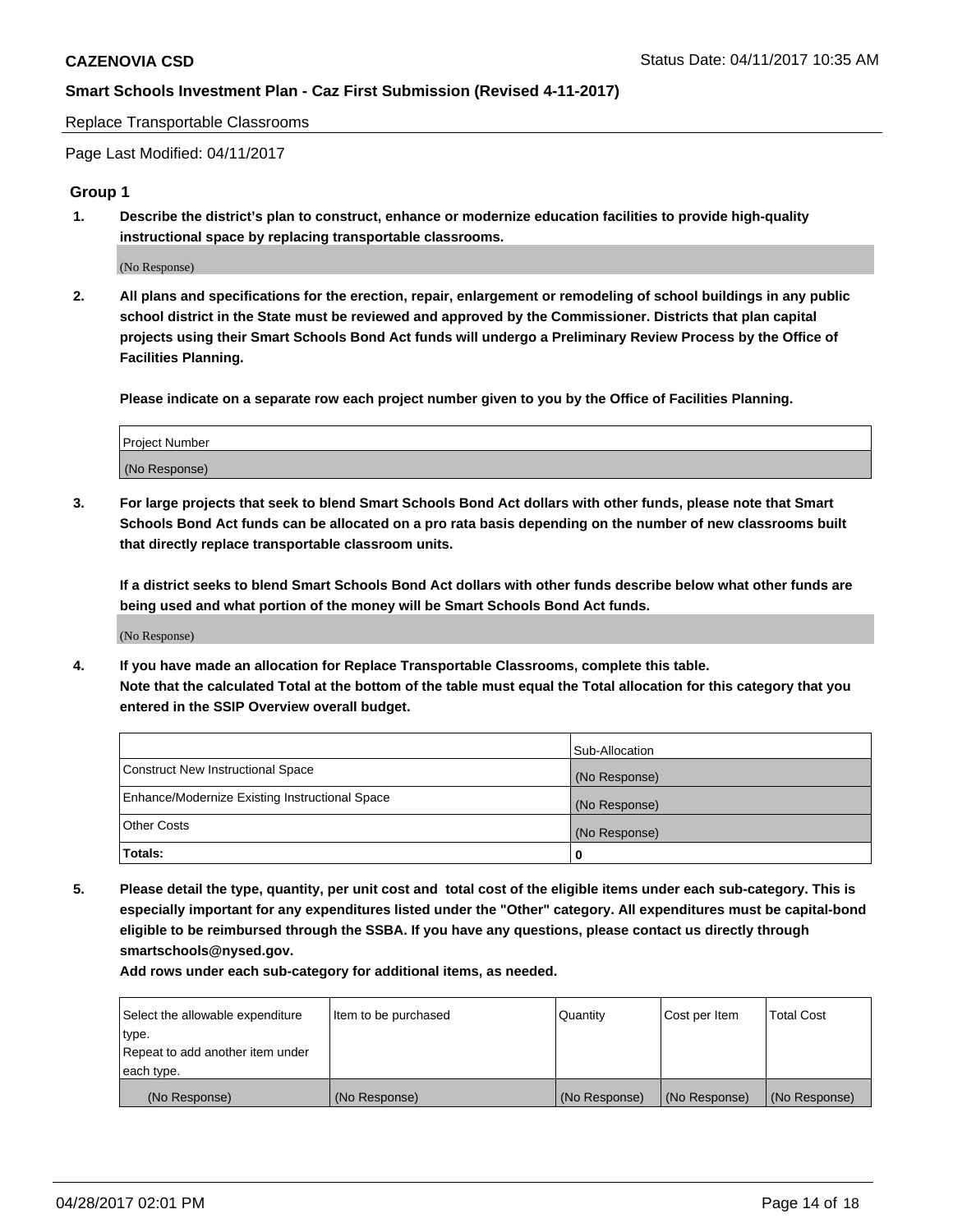#### High-Tech Security Features

Page Last Modified: 04/11/2017

### **Group 1**

**1. Describe how you intend to use Smart Schools Bond Act funds to install high-tech security features in school buildings and on school campuses.**

Proposed project will allow upgrade of obsolete magnetic card readers to proximity card access control. Addition of a card printer will enable use of faculty and staff ID tags which currently do not exist. Video surveillance within the district is minimal and our servers cannot support additional devices nor adequately support existing cameras. Replacement of the servers to support our existing infrastructure and to provide for future expansion has been identified as a critical need. Cazenovia's intrusion detection system is over 25 yrs old, during prior renovations a Bosch system was installed in the Middle school and our intent is to roll this platform out to the rest of our facilities. The current systems motion detectors are overdue for replacement and cause frequent false alarms.

**2. All plans and specifications for the erection, repair, enlargement or remodeling of school buildings in any public school district in the State must be reviewed and approved by the Commissioner. Districts that plan capital projects using their Smart Schools Bond Act funds will undergo a Preliminary Review Process by the Office of Facilities Planning.** 

**Please indicate on a separate row each project number given to you by the Office of Facilities Planning.**

| Project Number        |  |
|-----------------------|--|
| 25-02-01-06-7-999-BA1 |  |

- **3. Was your project deemed eligible for streamlined Review?**
	- Yes
	- $\square$  No
	- **3a. Districts with streamlined projects must certify that they have reviewed all installations with their licensed architect or engineer of record, and provide that person's name and license number. The licensed professional must review the products and proposed method of installation prior to implementation and review the work during and after completion in order to affirm that the work was code-compliant, if requested.**

By checking this box, you certify that the district has reviewed all installations with a licensed architect or engineer of record.

**4. Include the name and license number of the architect or engineer of record.**

| <b>Name</b>            | License Number |
|------------------------|----------------|
| King & King Architects | 31211          |

**5. If you have made an allocation for High-Tech Security Features, complete this table. Note that the calculated Total at the bottom of the table must equal the Total allocation for this category that you entered in the SSIP Overview overall budget.**

|                                                      | Sub-Allocation |
|------------------------------------------------------|----------------|
| Capital-Intensive Security Project (Standard Review) | (No Response)  |
| <b>Electronic Security System</b>                    | 44,080         |
| <b>Entry Control System</b>                          | 74,880         |
| Approved Door Hardening Project                      | (No Response)  |
| <b>Other Costs</b>                                   | (No Response)  |
| Totals:                                              | 118,960        |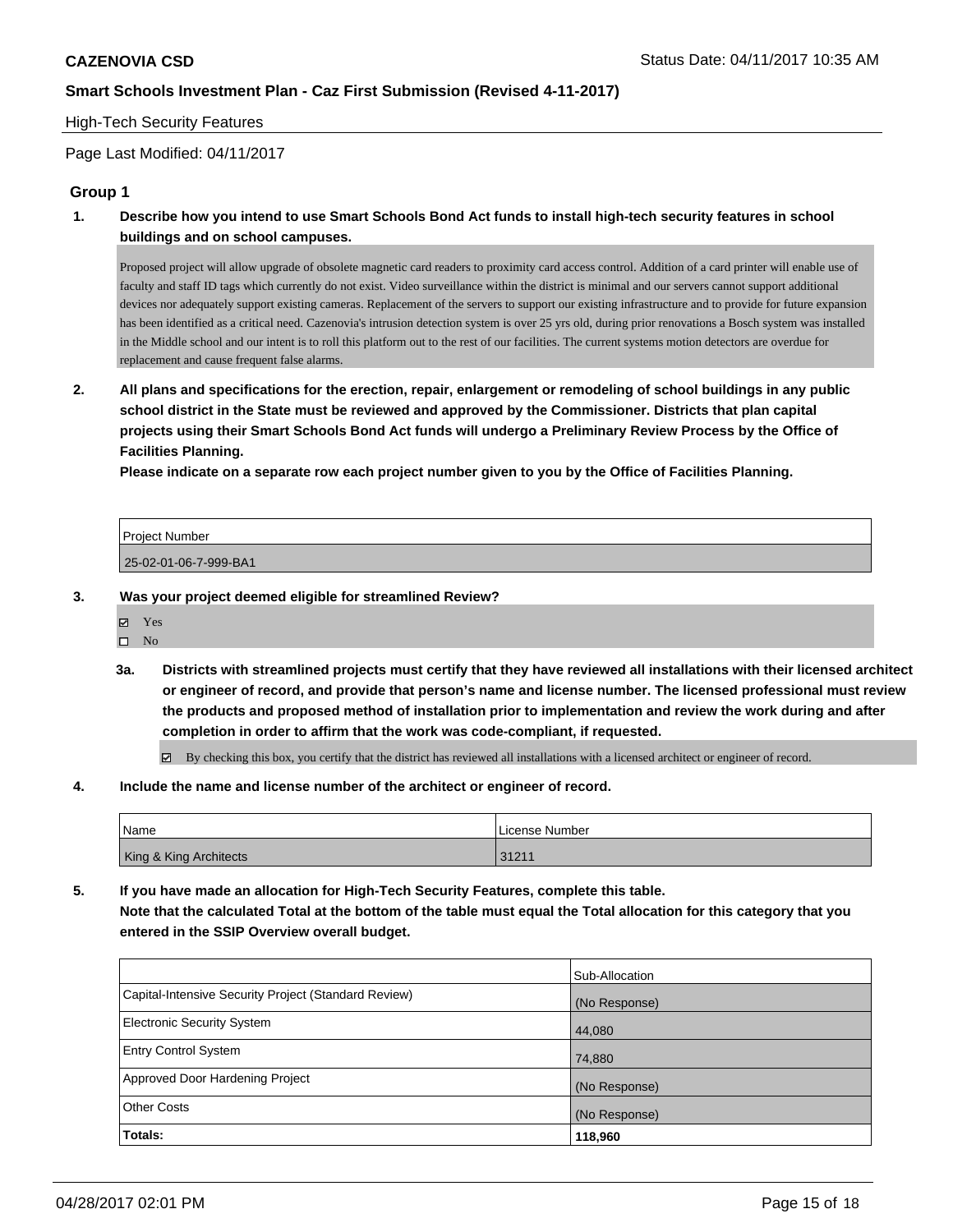# High-Tech Security Features

Page Last Modified: 04/11/2017

**6. Please detail the type, quantity, per unit cost and total cost of the eligible items under each sub-category. This is especially important for any expenditures listed under the "Other" category. All expenditures must be capital-bond eligible to be reimbursed through the SSBA. If you have any questions, please contact us directly through smartschools@nysed.gov.**

| Select the allowable expenditure<br>type.<br>Repeat to add another item under<br>each type. | Item to be purchased                                                     | Quantity       | Cost per Item | <b>Total Cost</b> |
|---------------------------------------------------------------------------------------------|--------------------------------------------------------------------------|----------------|---------------|-------------------|
| <b>Entry Control System</b>                                                                 | <b>Bosch B Series Intrusion Panel</b>                                    | 2              | 1,100         | 2,200             |
| <b>Entry Control System</b>                                                                 | <b>Intrusion Keypad</b>                                                  | 10             | 380           | 3.800             |
| <b>Entry Control System</b>                                                                 | Access Control Integration (for arming<br>and disarming via card reader) | 2              | 1,740         | 3,480             |
| <b>Electronic Security System</b>                                                           | Interior short range motion                                              | 38             | 240           | 9,120             |
| <b>Electronic Security System</b>                                                           | Network Video recording server                                           | 1              | 14,800        | 14.800            |
| <b>Electronic Security System</b>                                                           | Replace Existing Cameras (analog/IP)                                     | 72             | 280           | 20,160            |
| <b>Entry Control System</b>                                                                 | <b>Access Control Door</b>                                               | 3              | 4,500         | 13,500            |
| <b>Entry Control System</b>                                                                 | Existing Access control door (reader<br>replacement)                     | 16             | 2,500         | 40,000            |
| <b>Entry Control System</b>                                                                 | Badge printer and ID camera                                              | 1              | 5,500         | 5,500             |
| <b>Entry Control System</b>                                                                 | Proximity access cards (Pkg 100)                                         | $\overline{4}$ | 600           | 2,400             |
| <b>Entry Control System</b>                                                                 | <b>Access Control Server</b>                                             |                | 4,000         | 4,000             |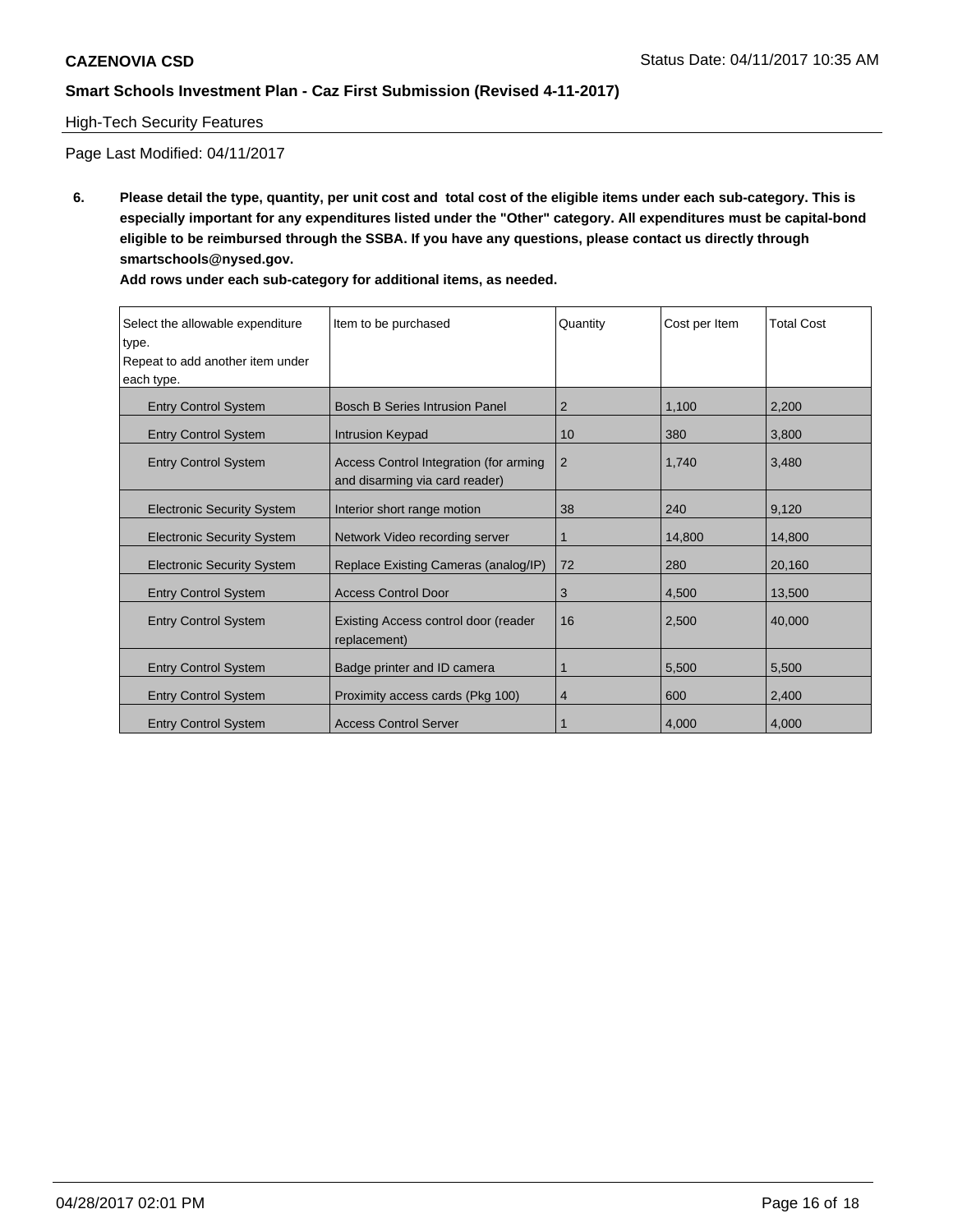Report